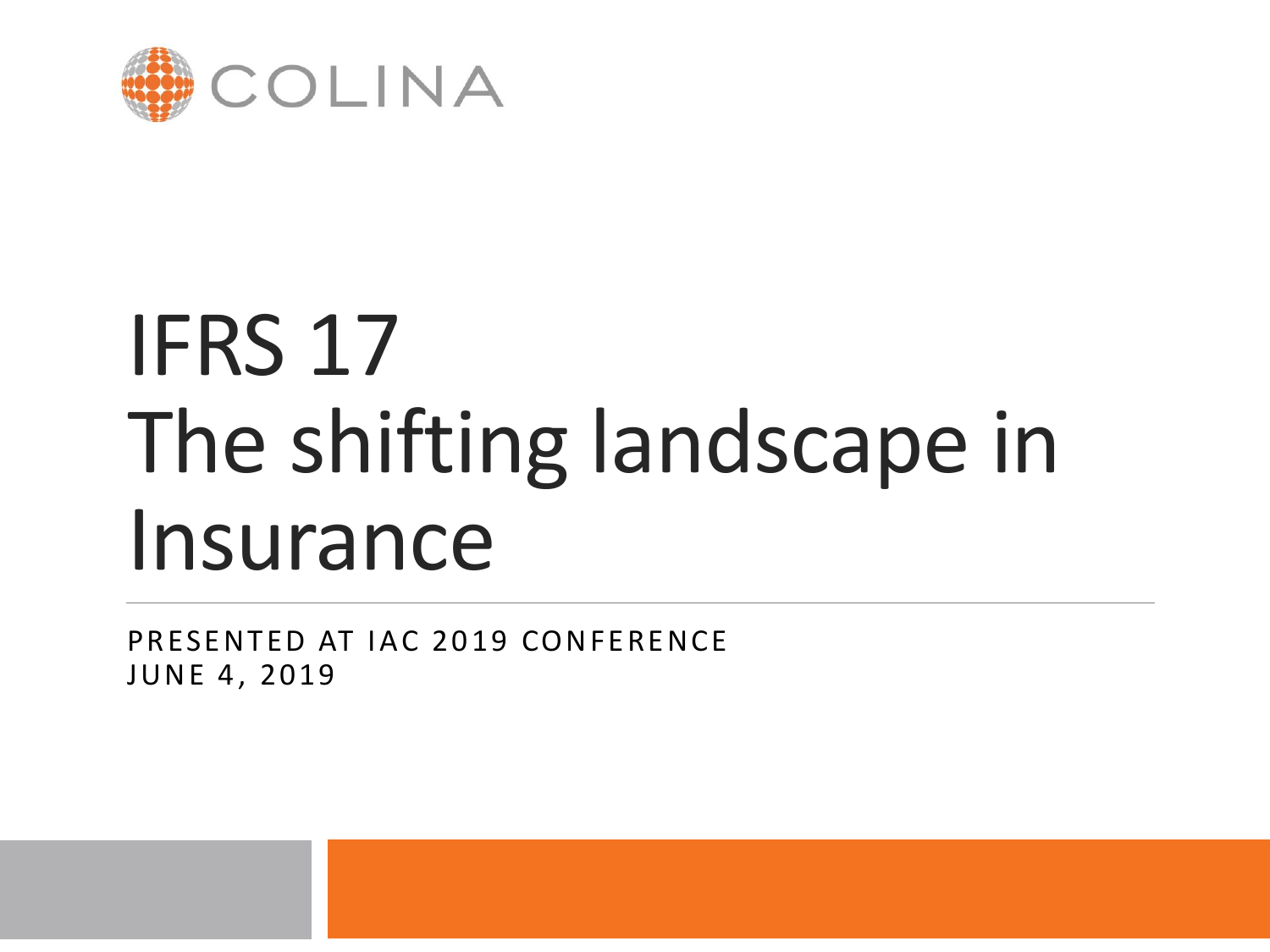#### Introduction

- •This presentation does not constitute actuarial advice
- •Views are my own, and not necessarily those of:
	- •the Caribbean Actuarial Association
	- •Colina Insurance
- •I am a practitioner, not an expert
- •This presentation will contain no heavy formulas
- •Little IFRS 17 jargon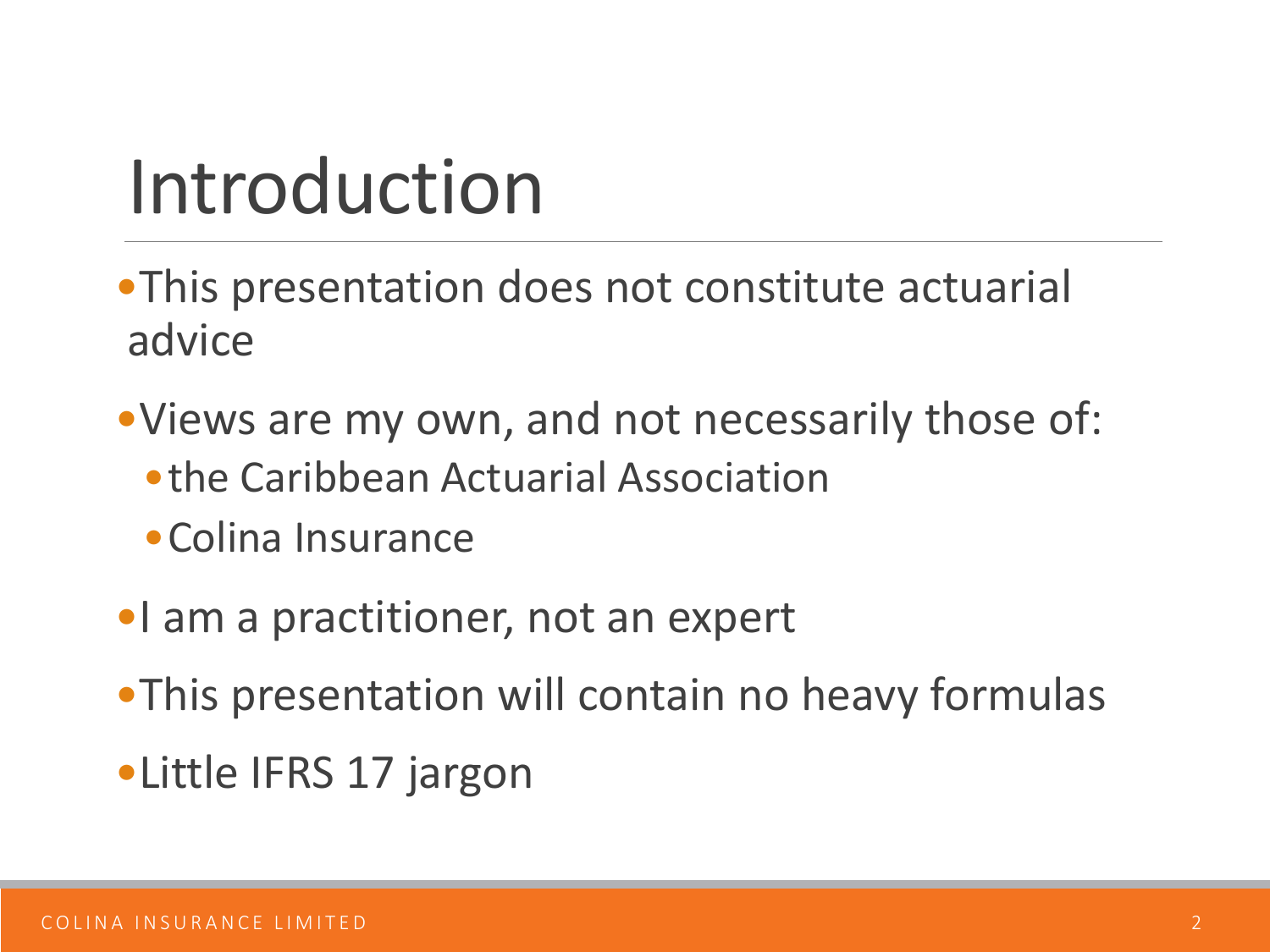## **Organization**

- Tell you some stuff that IFRS 17 requires
- •Some practical implications of some of this stuff?
- •Goals:
	- Even if you know (or remember) nothing about IFRS 17, you leave with some knowledge about it
	- •You start to think about how users might interpret results under the standard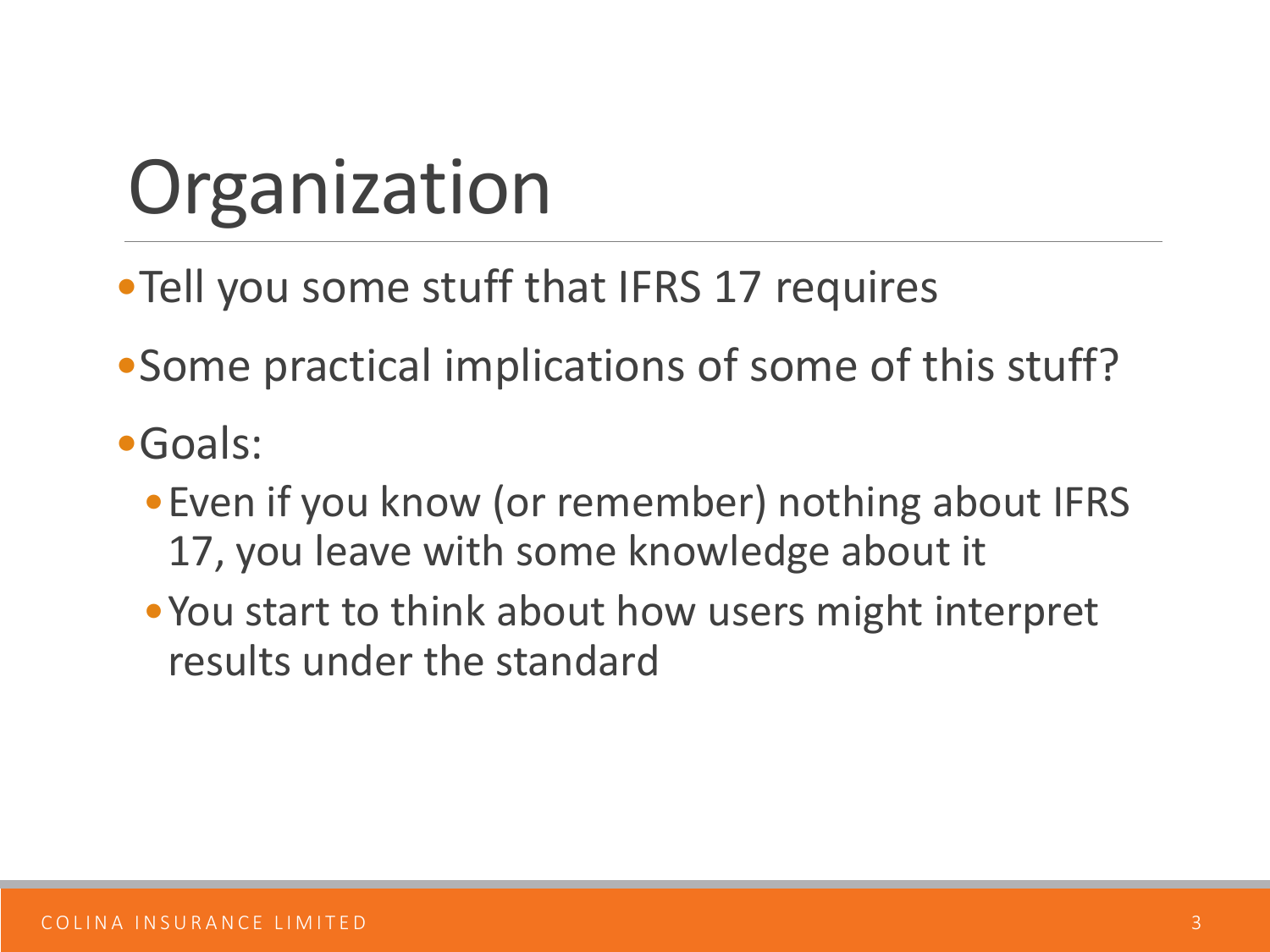- •Policies subject to "similar risk and managed together"
- •Policies not issued by more than one year apart
- •Likelihood of being loss-making at initial recognition
	- •Loss making or "onerous" at issue
	- •No significant possibility of becoming "onerous" subsequently
	- •Somewhere in between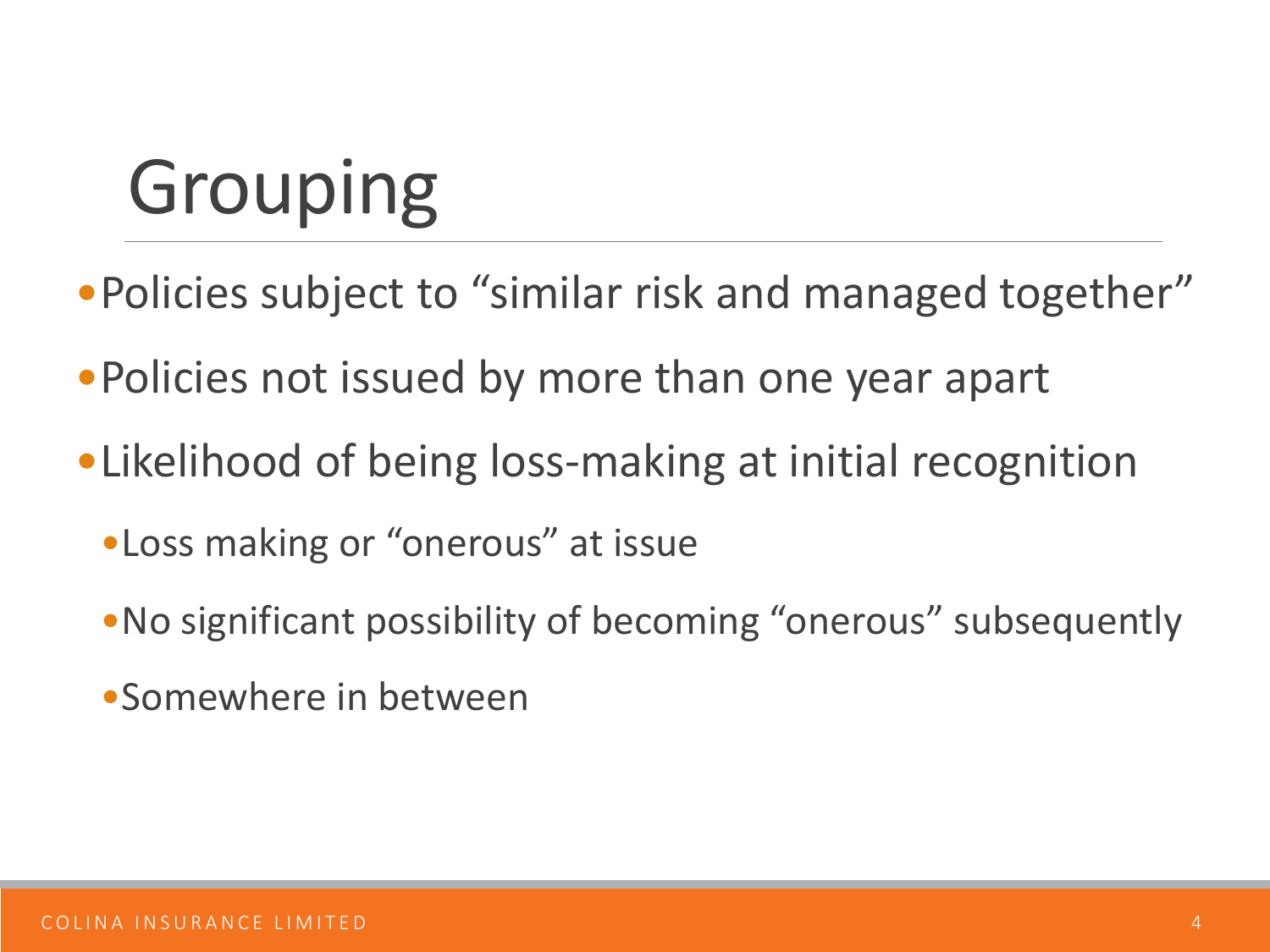•Separate valuation models

- •IFRS 17 has three different valuation models and rules as to which can be applied
- •General model Most long-term business
- •Variable fee approach par & UL
- Premium allocation approach short-term business

#### •Currency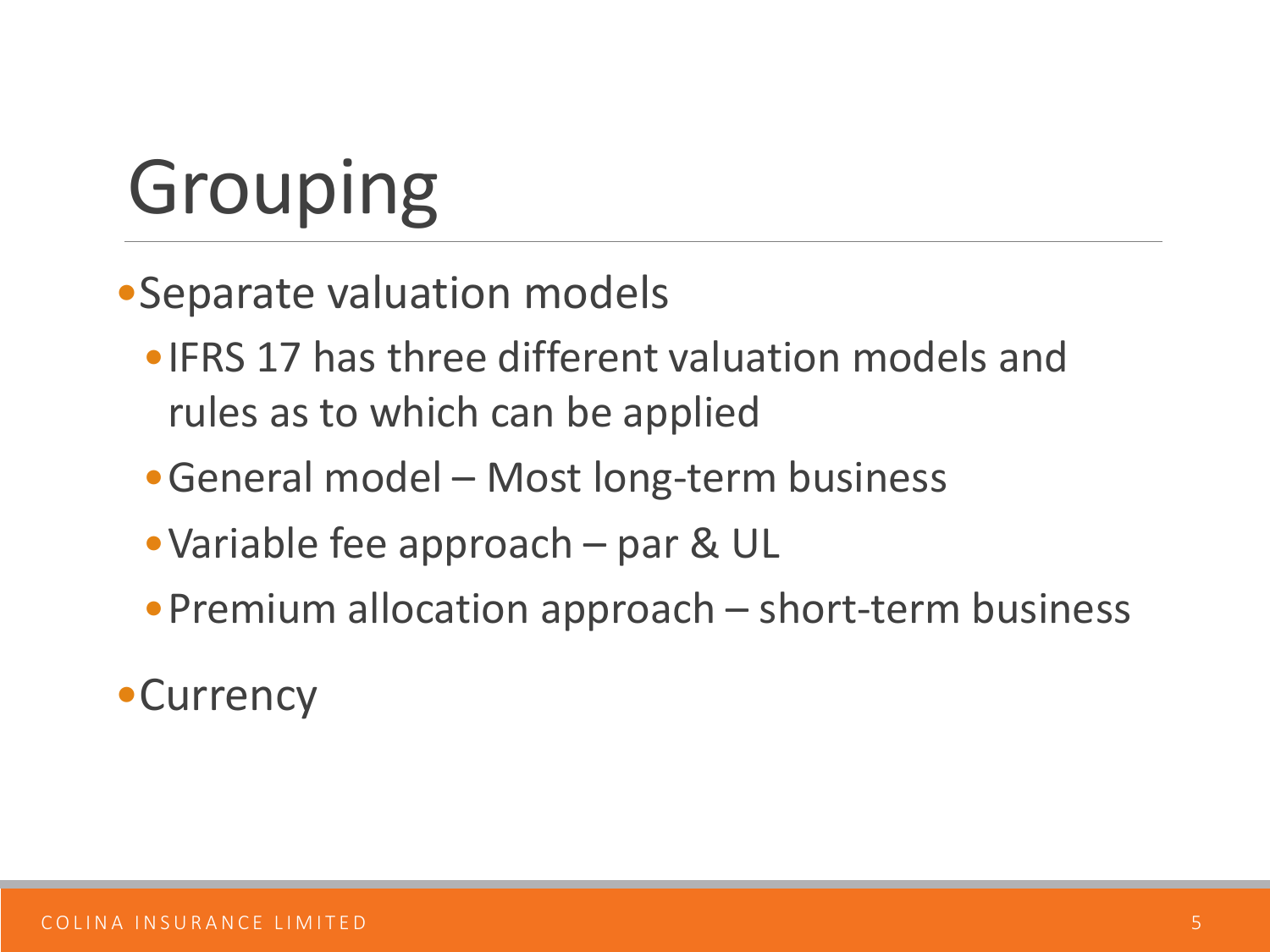- •What does "no significant possibility of becoming onerous mean?"
- How do you evaluate this?
	- •Stress tests as a tool to help but what thresholds to use?
- •BTW, combining moderately profitable and wildly profitable products would minimize likelihood of having to recognize a loss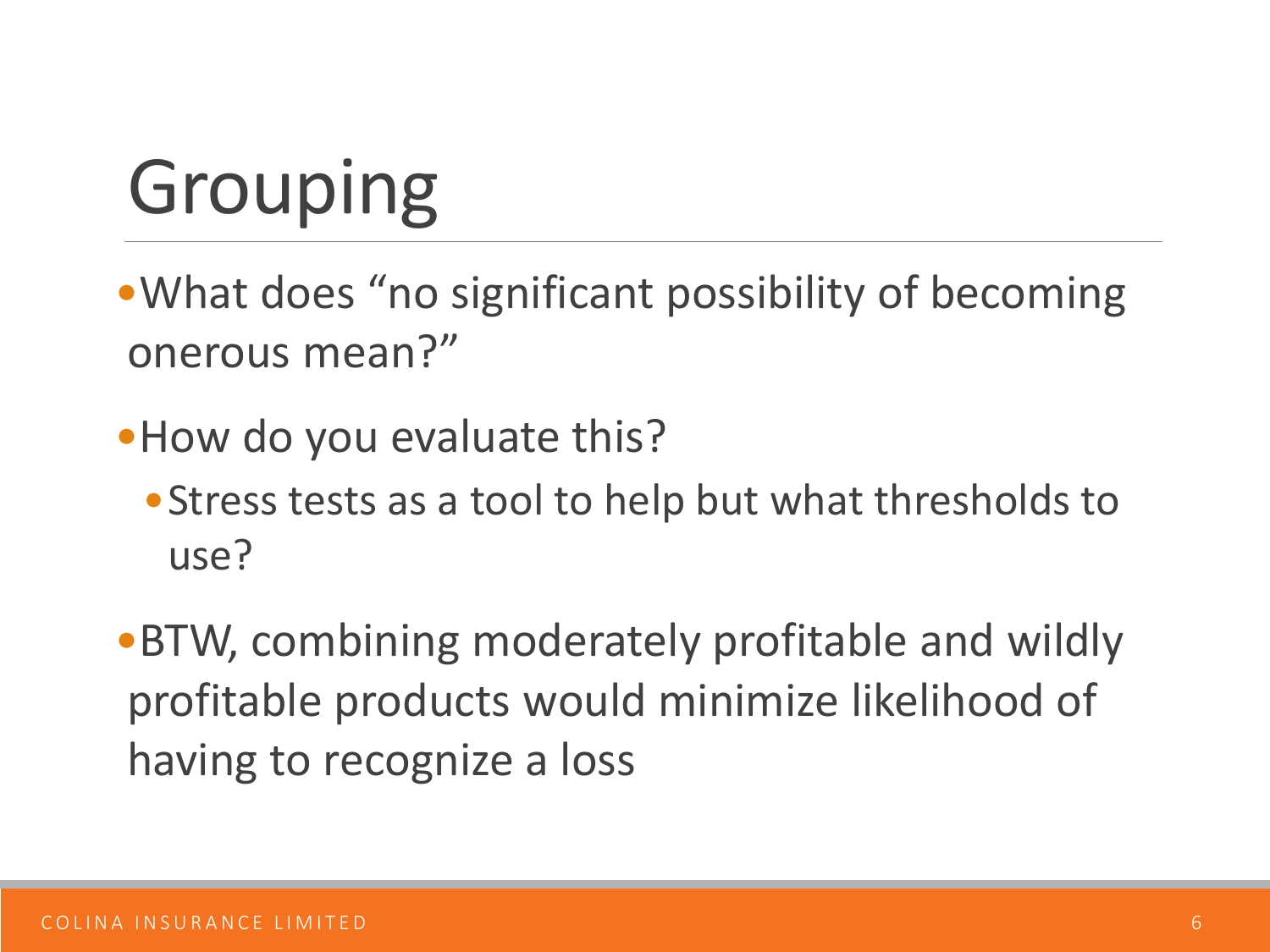•The multiple grouping criteria means that companies will have many groups

•Grouping or disaggregation?

•Small groups likely have greater financial volatility than larger ones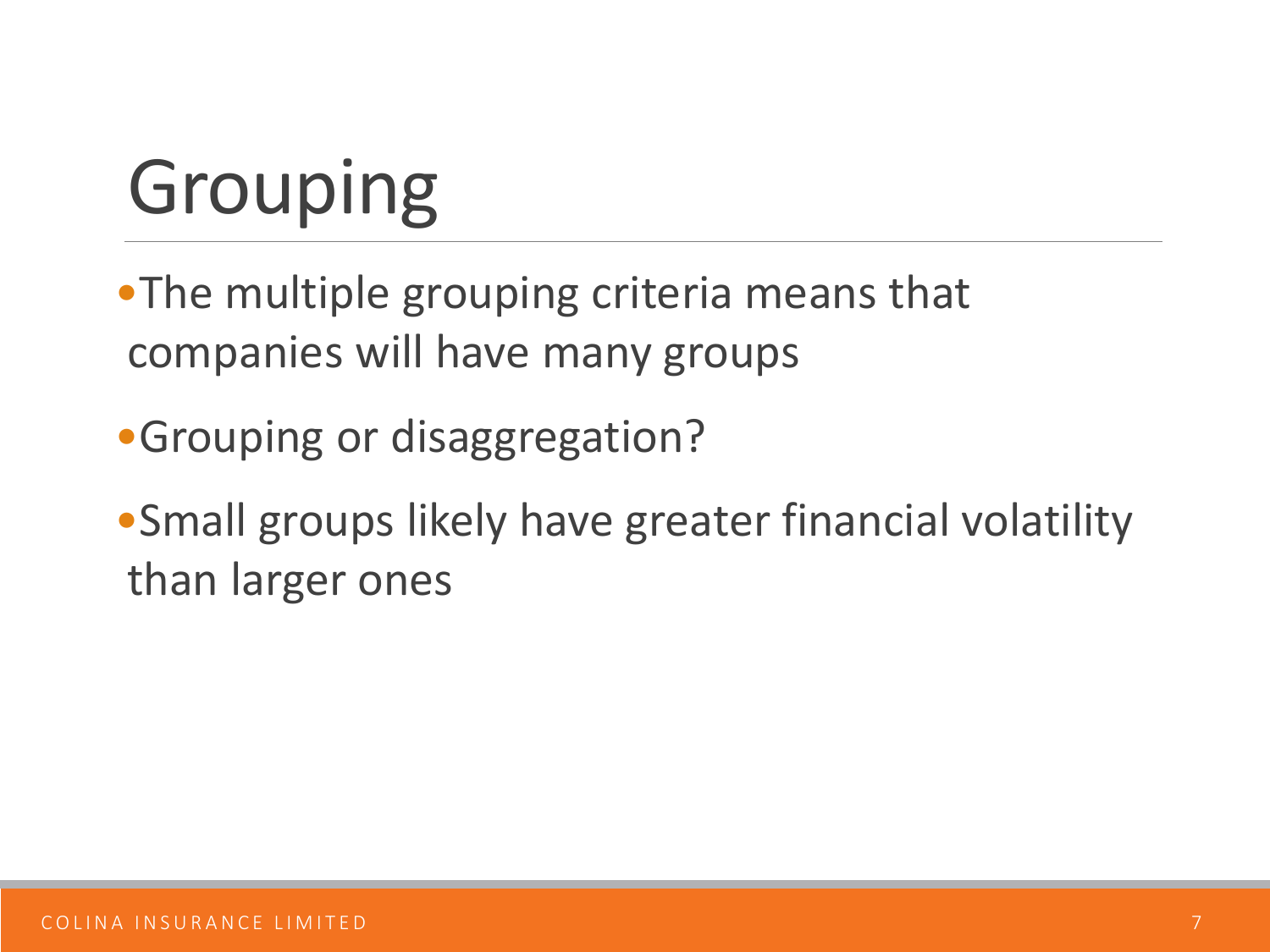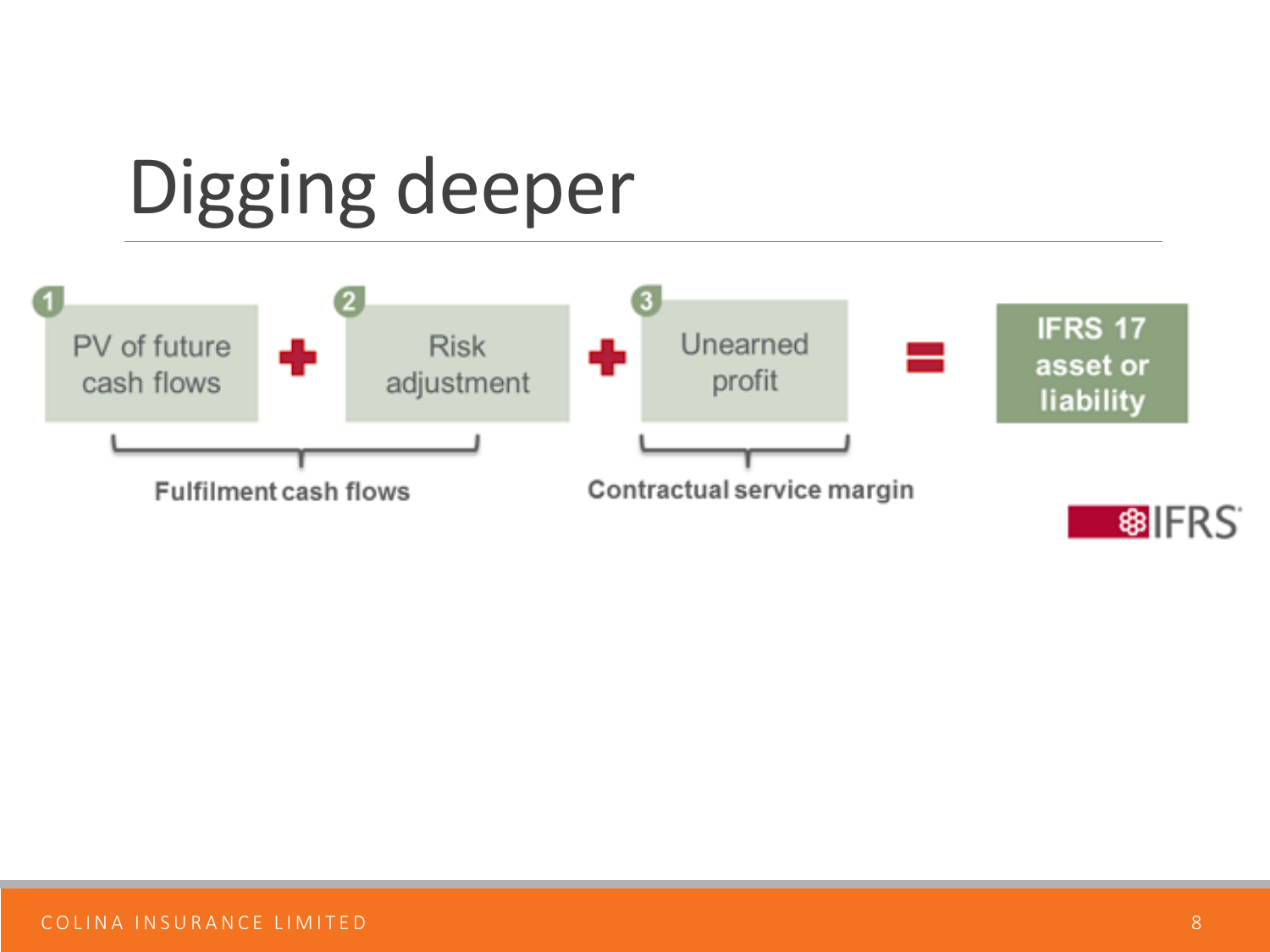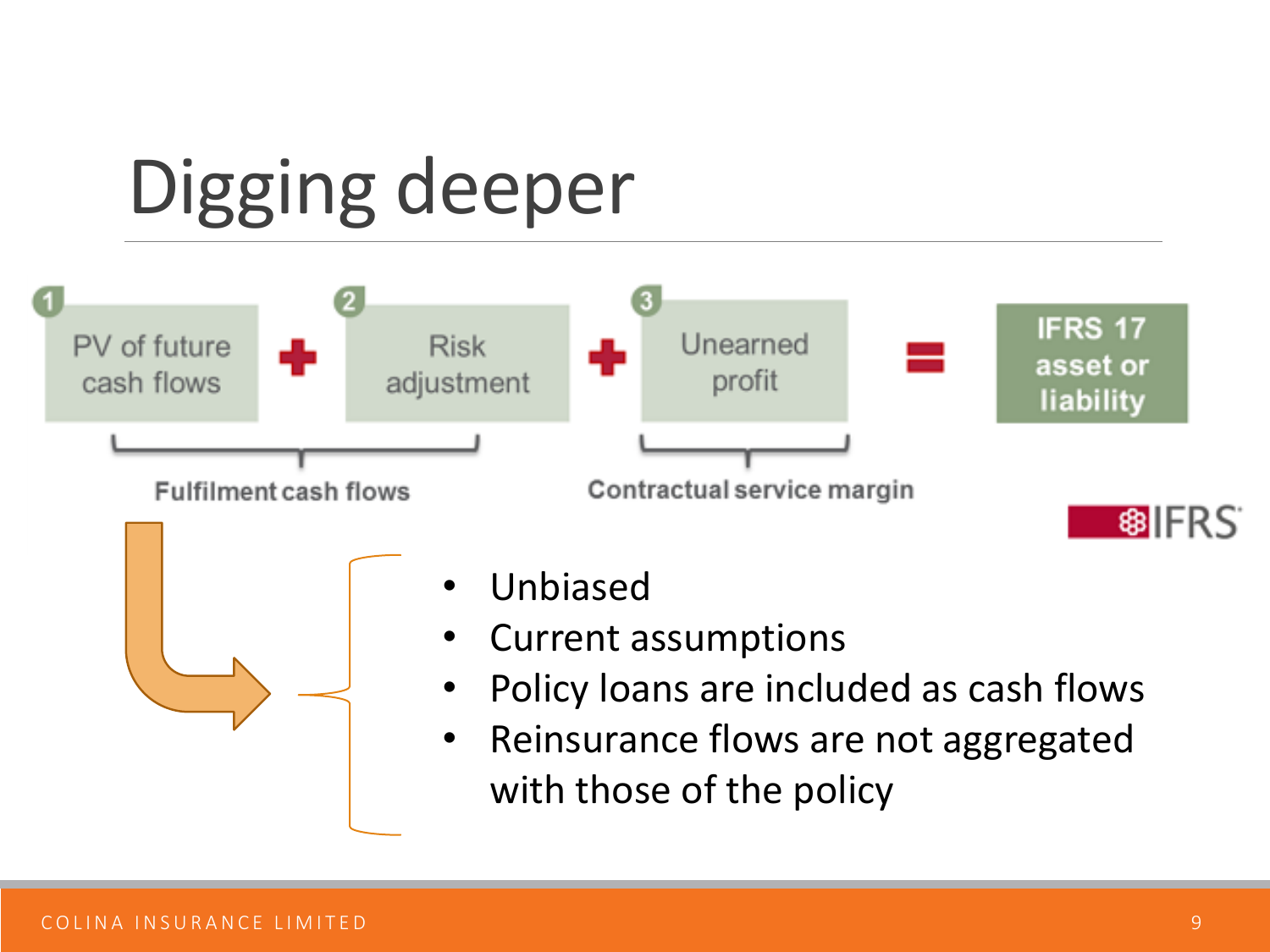

- Non-financial risks only
- Similar to a traditional actuarial margin for uncertainty
- Compensation for bearing the risk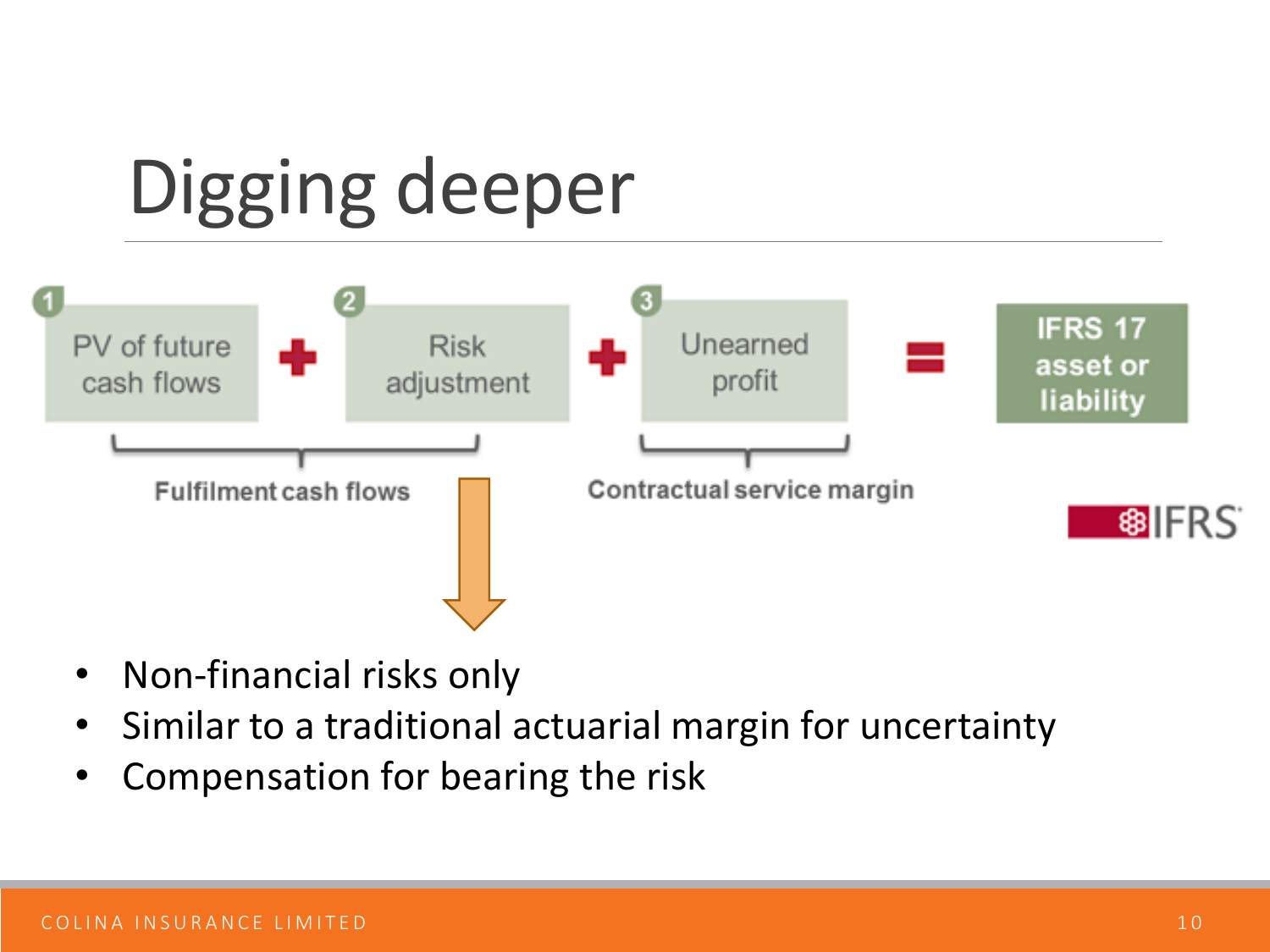

• "Plug" to prevent the initial recognition of profit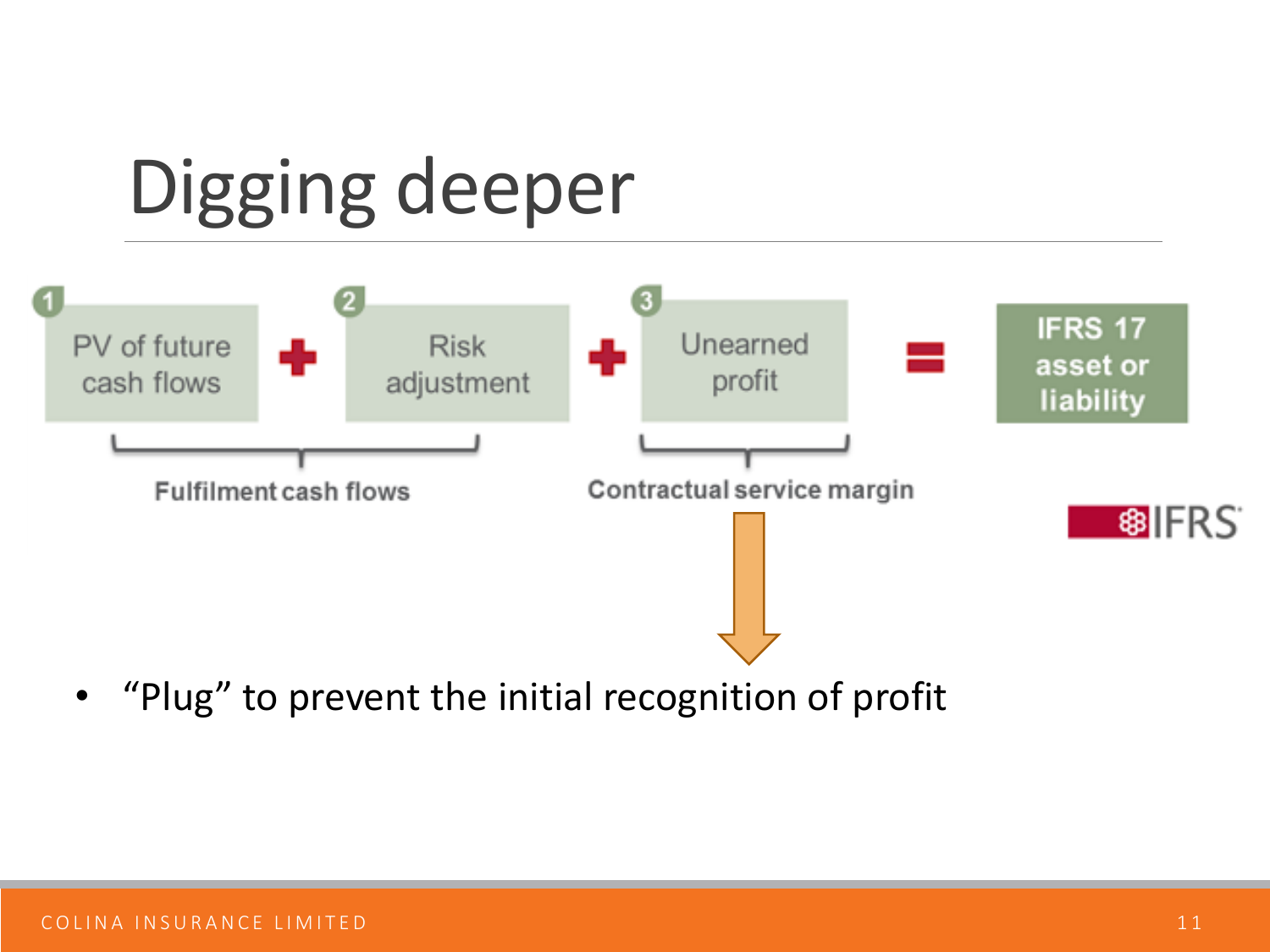#### Measurement



| EXAMPLE #1               |      |
|--------------------------|------|
| PV of future cash flows  | (200 |
| Risk adjustment          | 75   |
| Unearned profit          | 125  |
| <b>IFRS 17 liability</b> |      |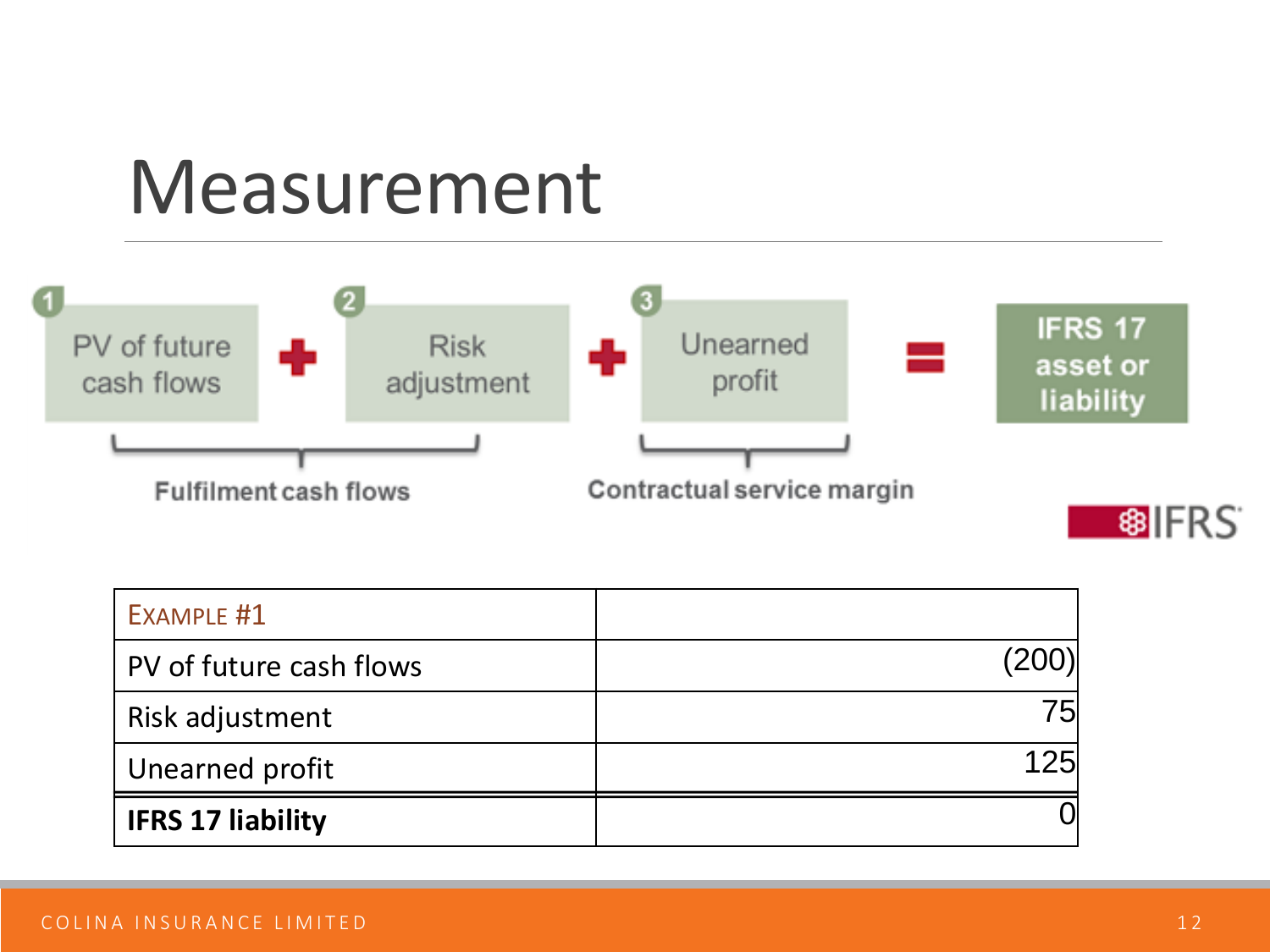#### Measurement



| <b>IFRS 17 liability</b> | 125 |
|--------------------------|-----|
| Unearned profit          |     |
| Risk adjustment          | 75  |
| PV of future cash flows  | 50  |
| EXAMPLE #2               |     |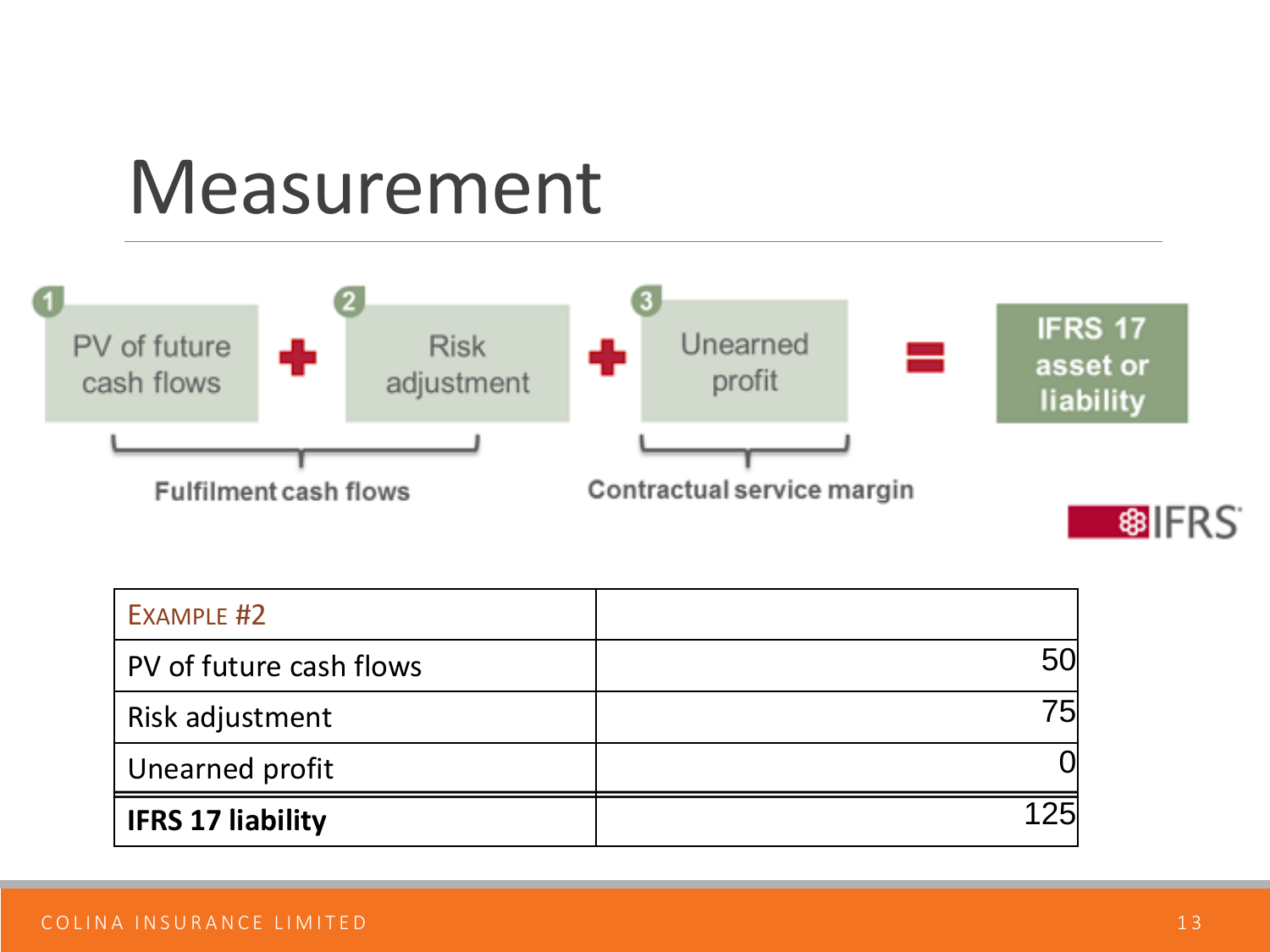## Measurement - Discounting

- •Reflect the characteristic of cash flows (currency, timing, liquidity)
- •Consistent with observable market prices
- •Not based on the Company's assets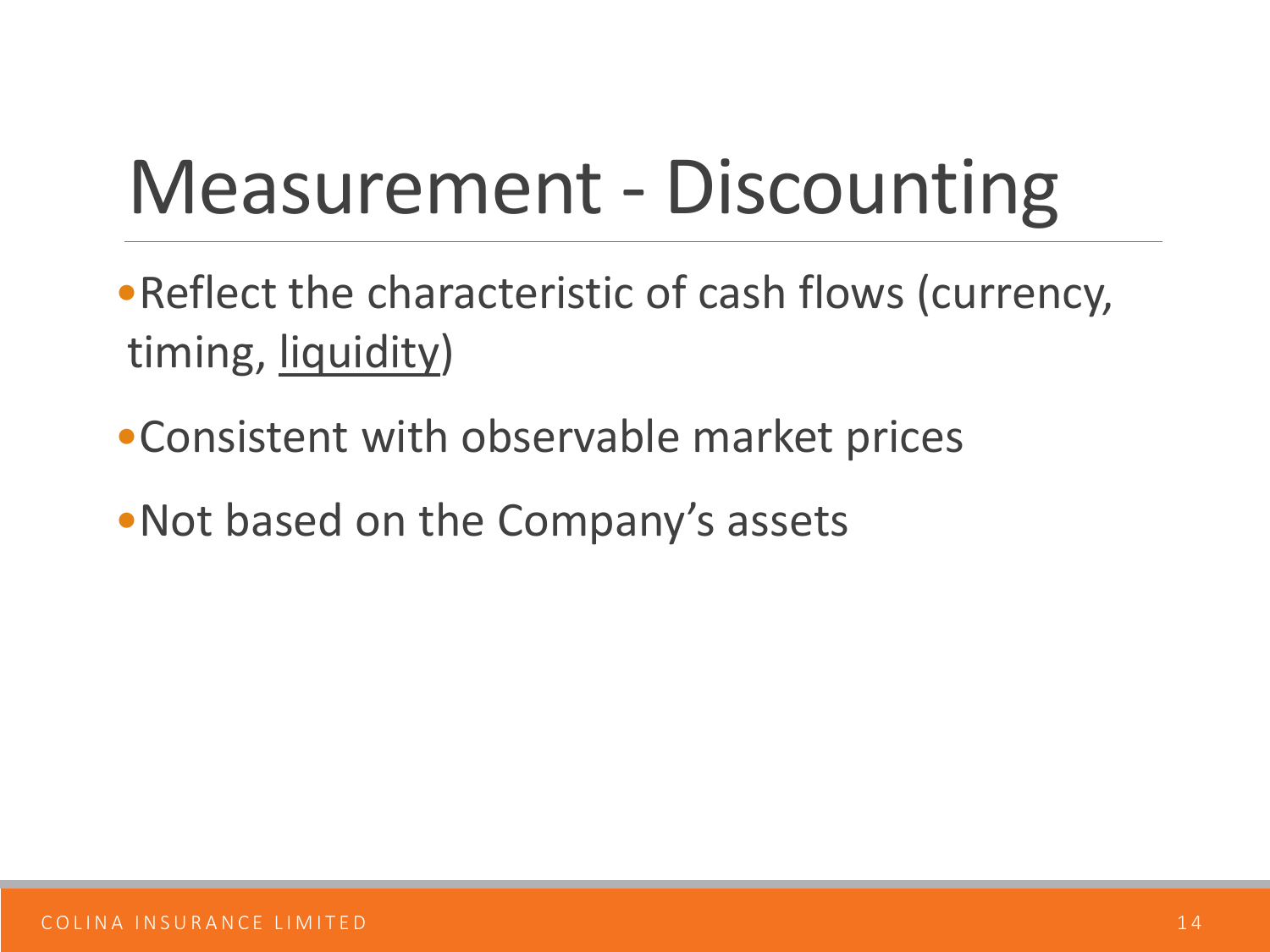#### Reinsurance

- •Treated as a separate contract no more netting
- •Method chosen depending on the terms of the reinsurance treaty, not the underlying policies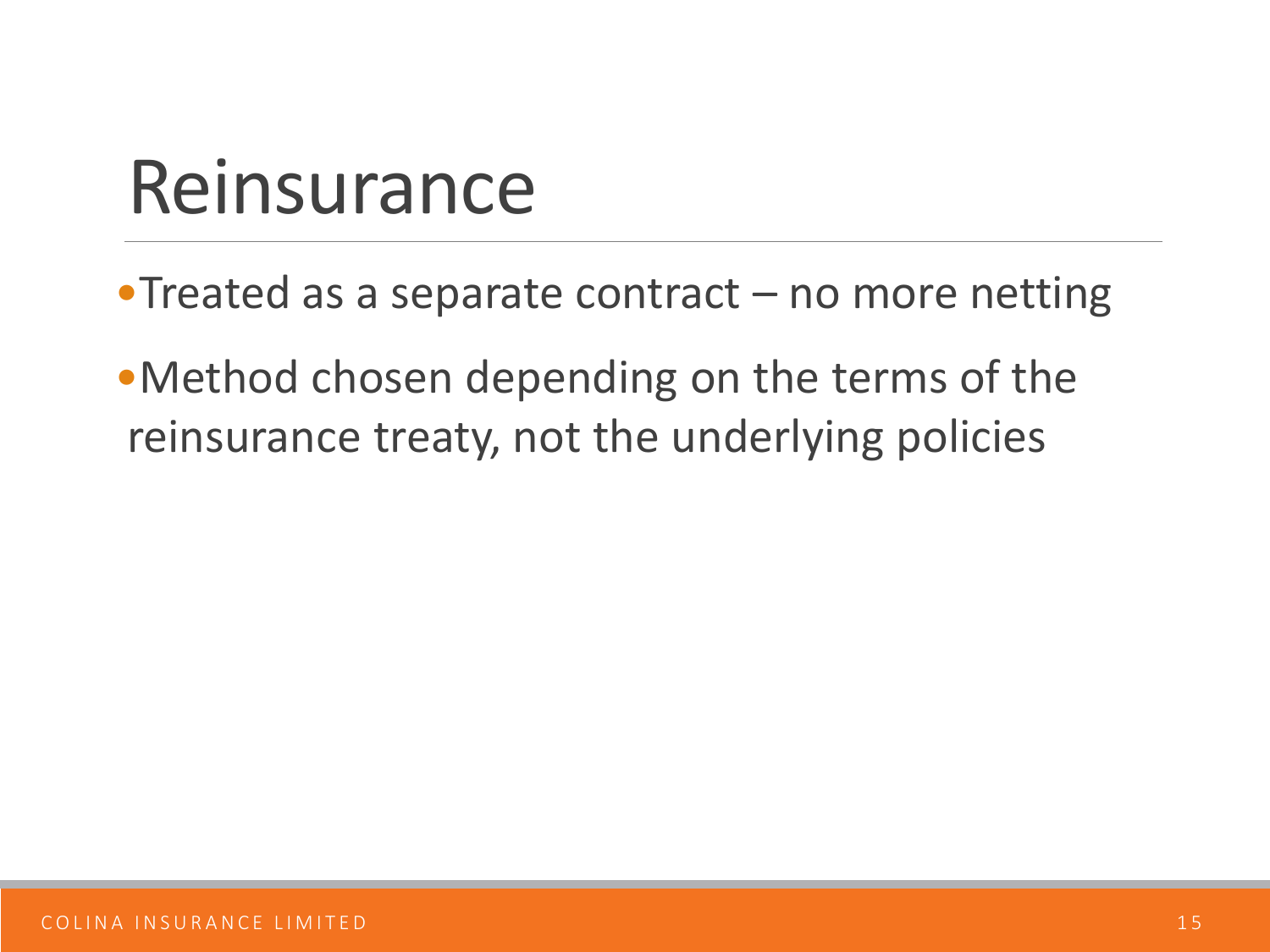### Method for short-term business

•Much like a traditional unearned premium approach

- •Except:
	- •Discounting and risk adjustment for incurred claims if settlement would take more than 1 year
	- •Have to immediately recognize loss for onerous groups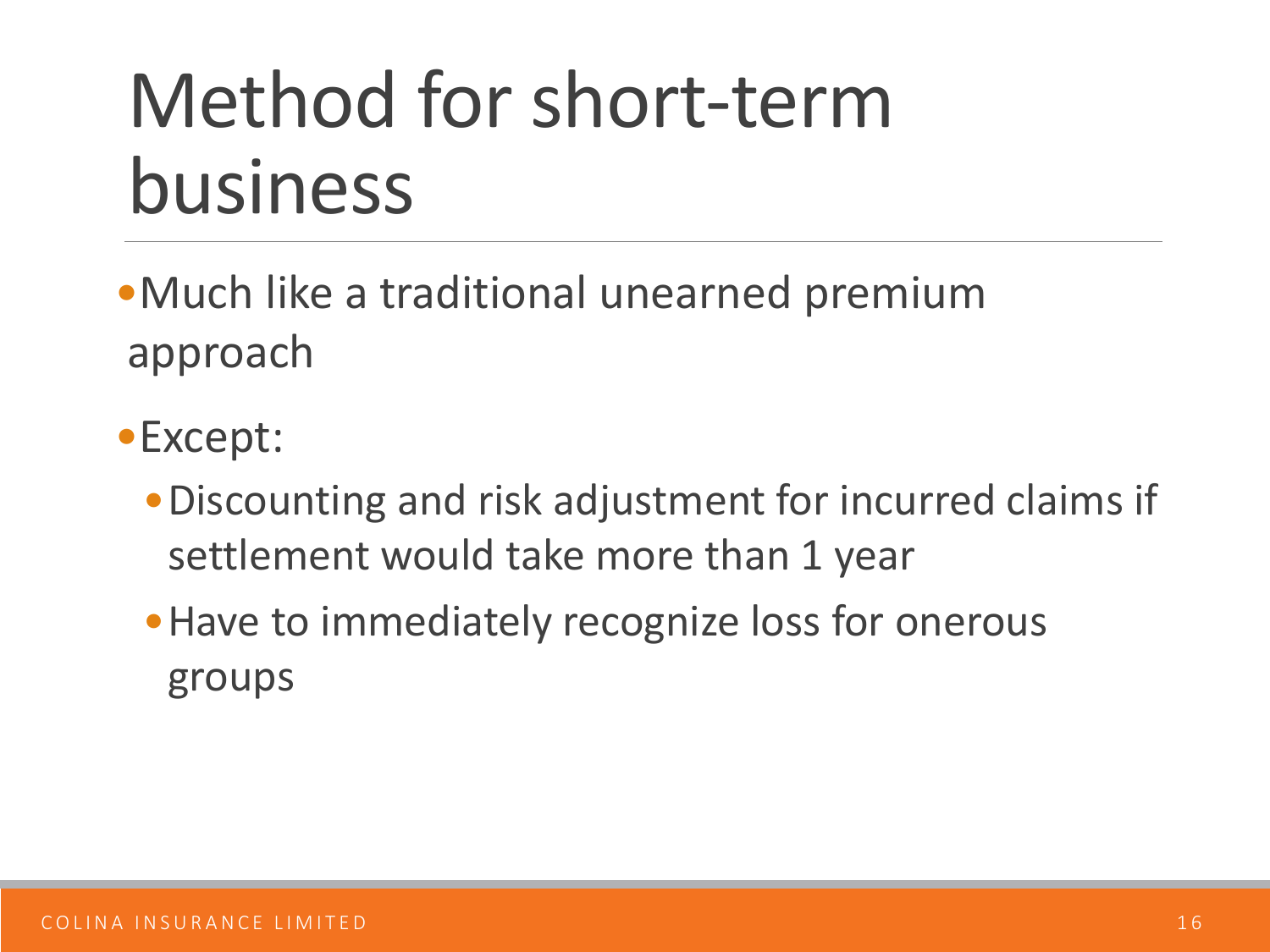## Caribbean implementation challenges

- •Mañana culture
- •Determination of the discount rate
- •Actuarial resources
- •Data collection and analysis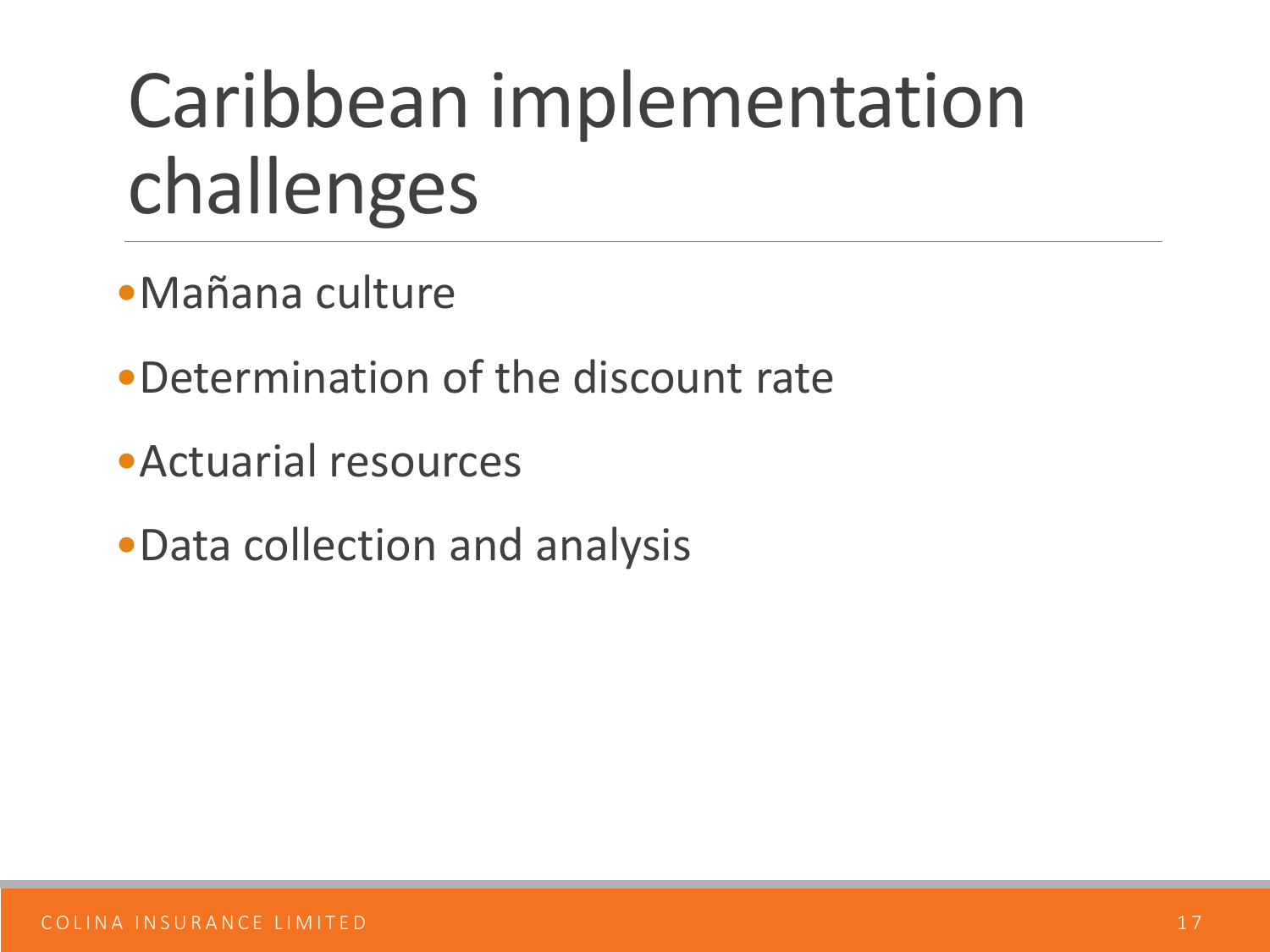## Implications – Smoothing is back (sort of)

- •Expected profit is recognizing over time
- •Unearned profit liability reduces volatility on income statement
- •Might make it more attractive for insurers to write long-term business that is inherently volatile, e.g.
	- •Term to 100
	- •Individual long-term disability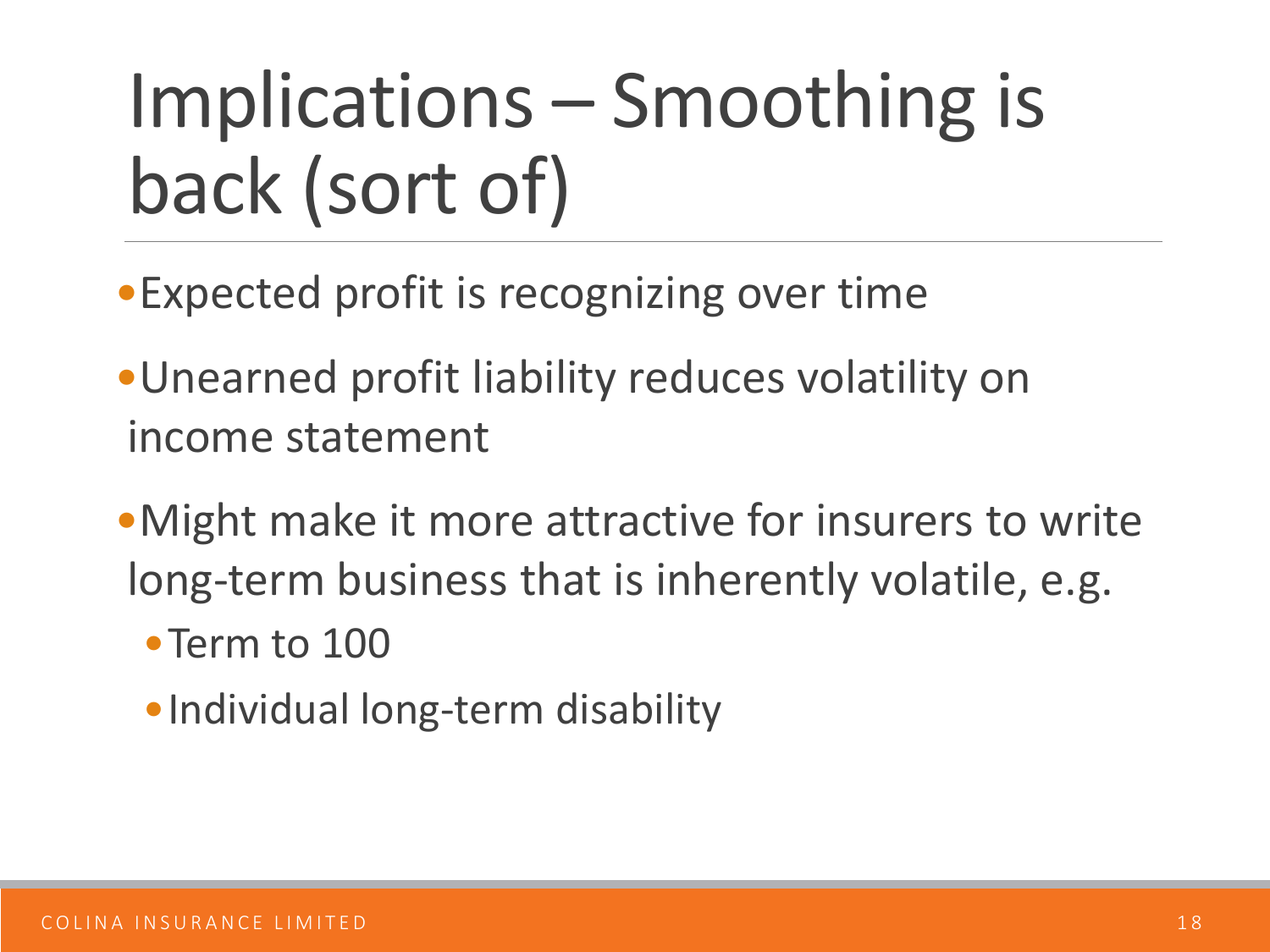## Implications – less recognition of pooling

- Consider a simplified issue life product covering funeral expense, credit card balance, etc.
- •Often sold with very simple premium rates. Not distinct by sex, age, etc.
- •Even if this coverage may be profitable, it may be onerous for certain ages and genders
- •Rather than treat as a pool, IFRS 17 would require the profitable parts separated from the loss-making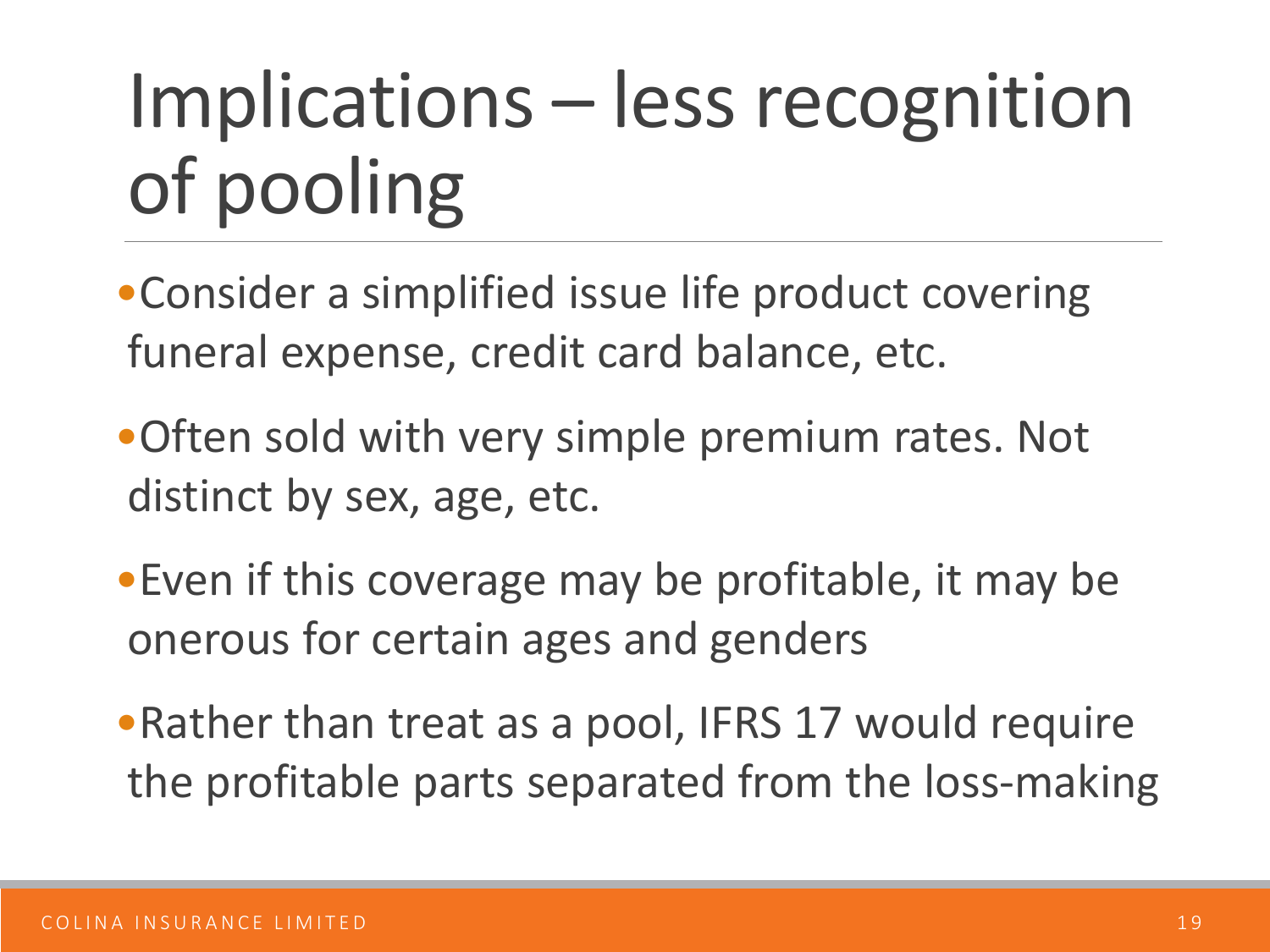## Implications – less recognition of pooling

•If this is a short-term product, it might not be a huge problem as the profits are recognized over the short coverage period …

- •Unless the policies are sold in particular months
- •If it is a long-term product:
	- the expected loss recognized immediately
	- The expected profit is deferred
- •The net result will be an upfront loss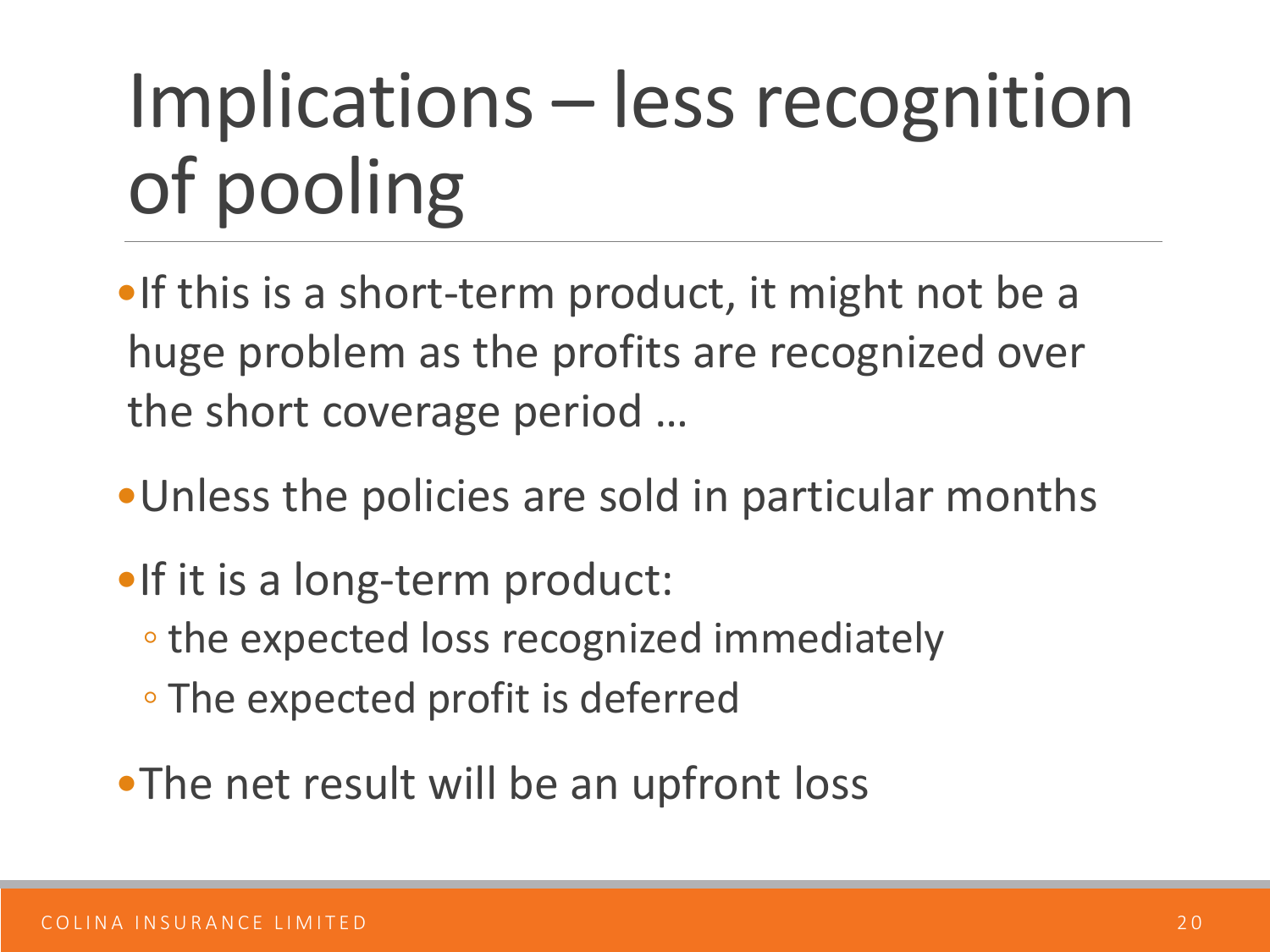## Implications – less recognition of pooling

- •Might the tail wag the dog?
- •A possible insurer reaction is to charge premiums rates that match underlying risk
- •Easier with modern technology as the software can easily calculate the correct premium
- •Not all selling situations are automated for insurance.
- •May have implication for the customer experience and the sales volumes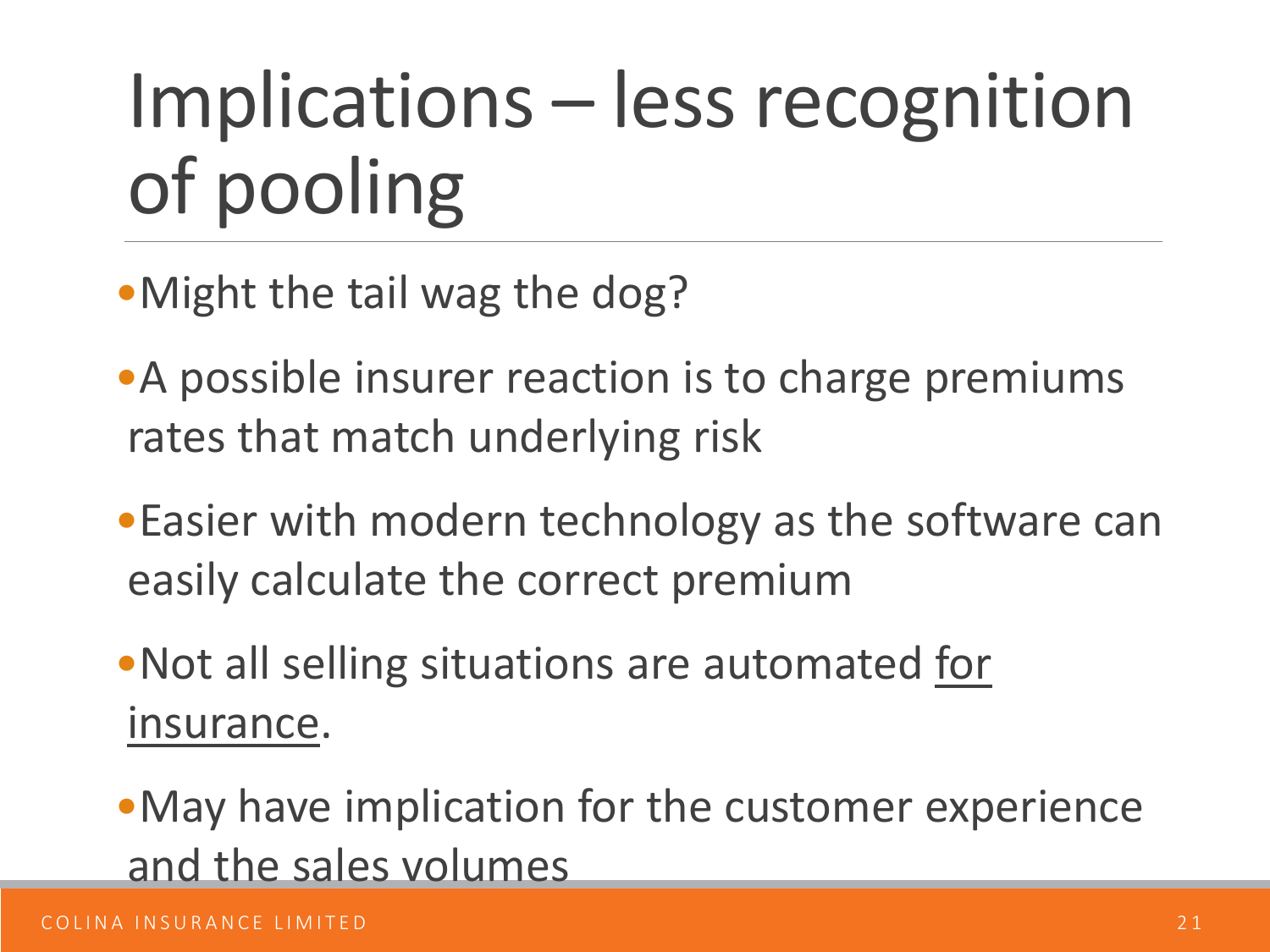## Implications – capital intensive products

- •These products' profitability is significantly reliant on investment income
- •But the actuarial reserves must be calculated using discount rates that exclude market risk, etc.
- •This leads to a greater likelihood that segments of these products are onerous at issue
- •As the products themselves are very long-term, the profits will be recognized slowly as realized investment income, exceeds that anticipated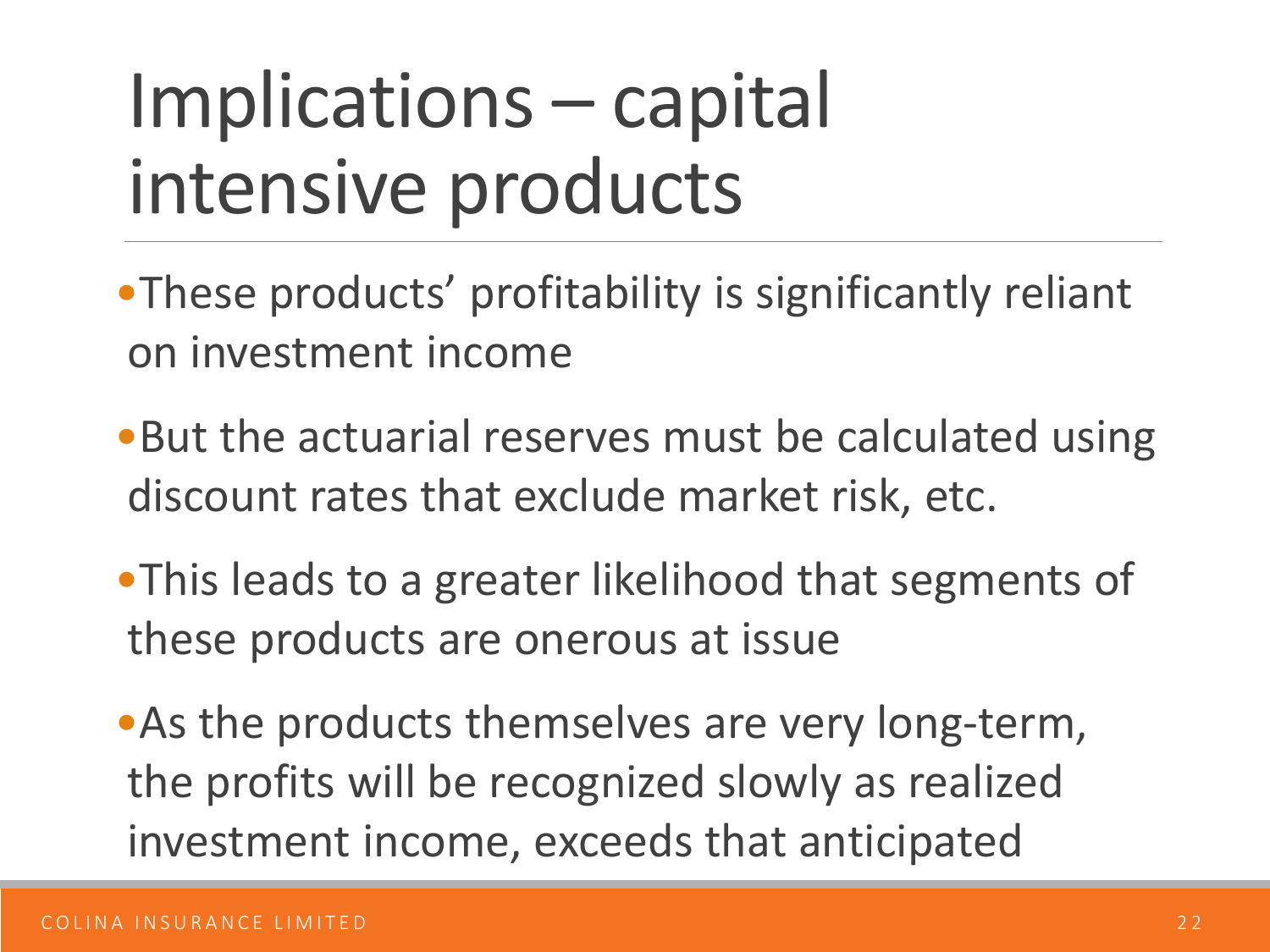## Implications – capital intensive products

- •Consider a life company bidding for a large group of payout annuities as part of a pension windup.
- •Will the accounting treatment cause:
	- •Upward pressure on premium rates to limit the initial loss that has to be recognized?
	- •Reduce companies willingness to quote?
	- •If either is the case, this is a net loss for consumers and insurers.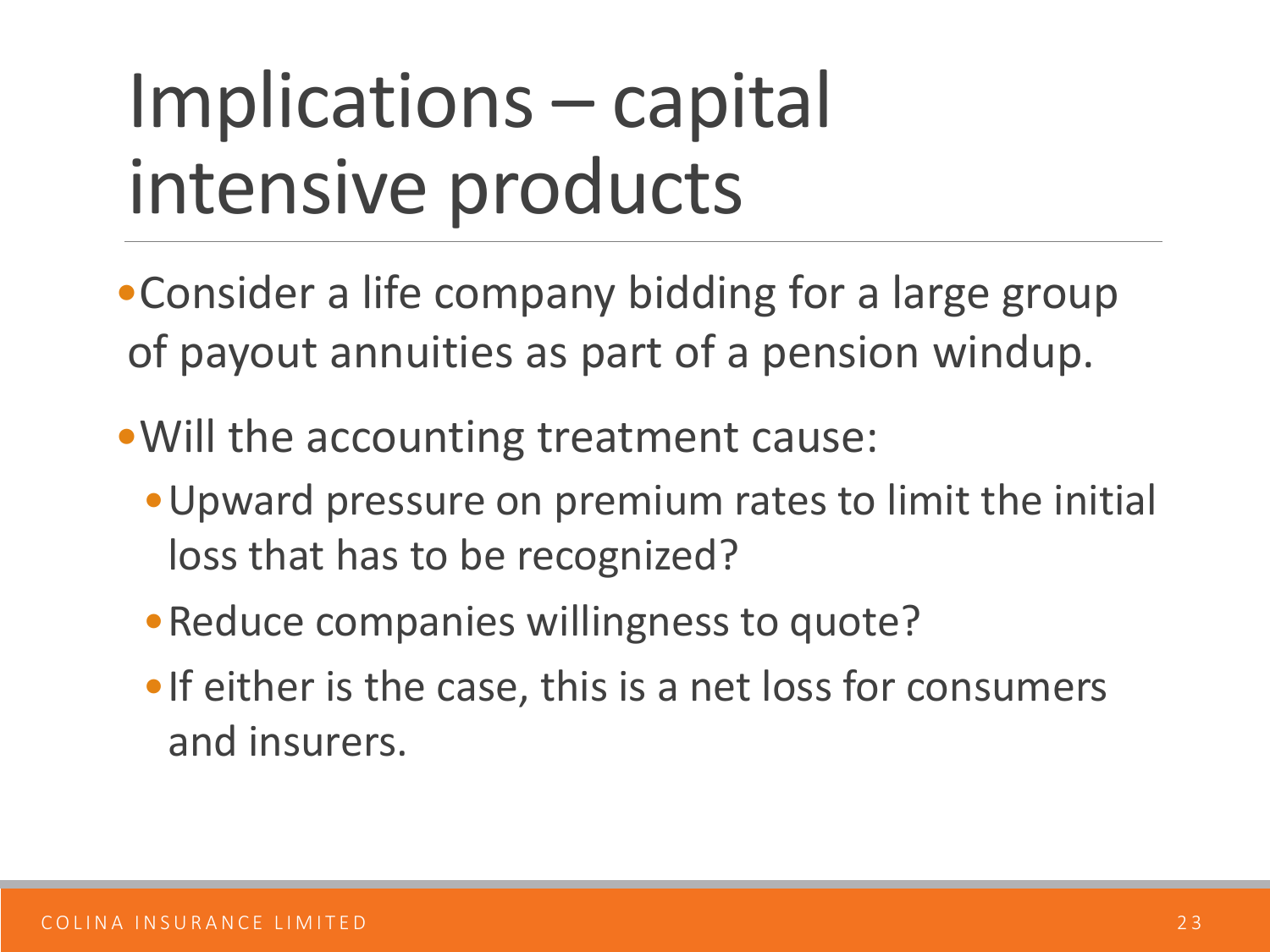#### Implications – capital assessment

- •Is the risk adjustment and unearned profit, capital?
- •What will regulators do? Need new capital models or adjustments to existing ones.
- •If insurers barely complete their readiness in time, there is no way that regulators will be ready

•How will the potential unavailability of revised capital models affect shareholder dividends, product filings, etc.?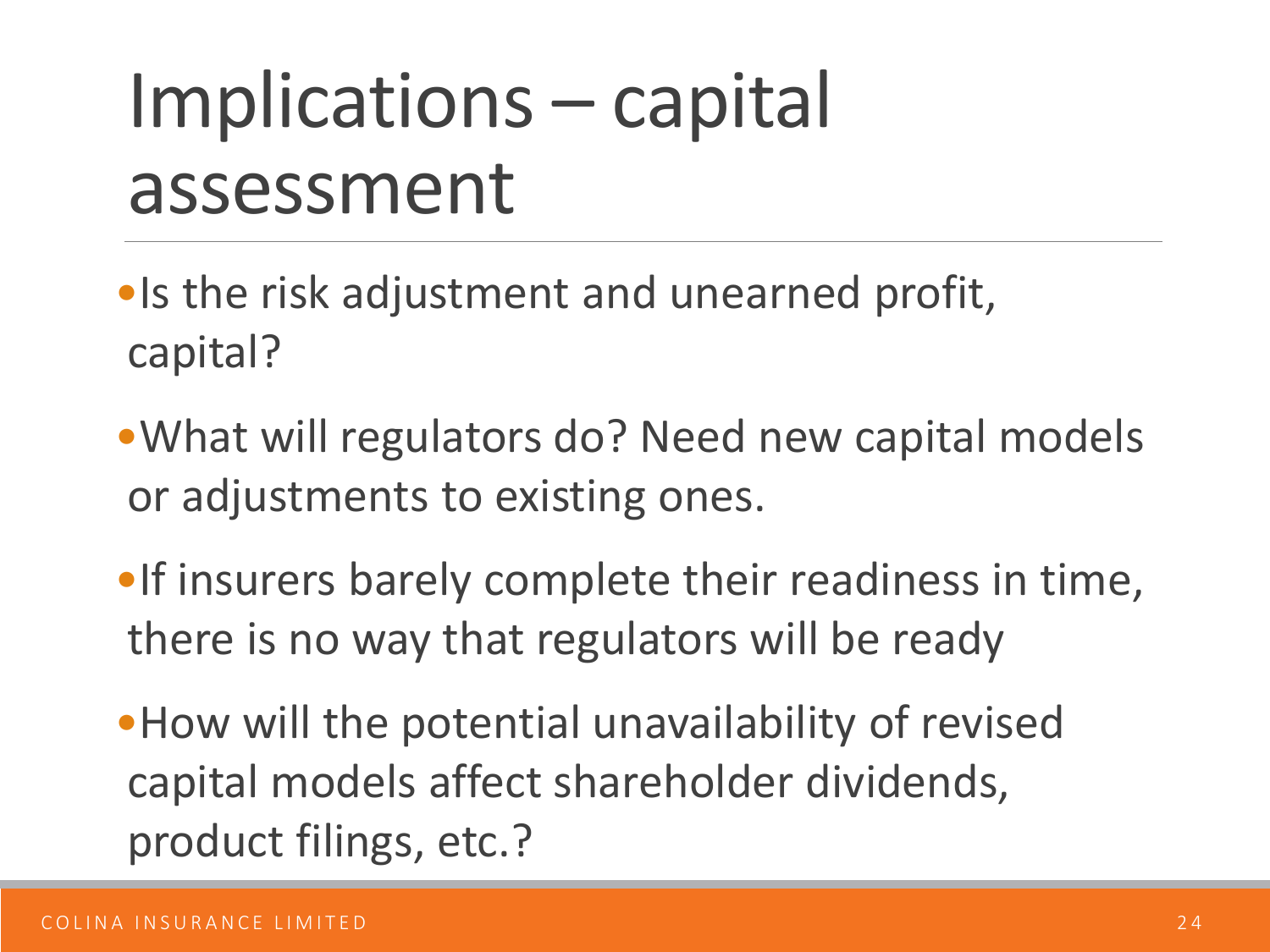#### Implications – capital assessment

- •What will rating agencies do?
- •What will lenders do?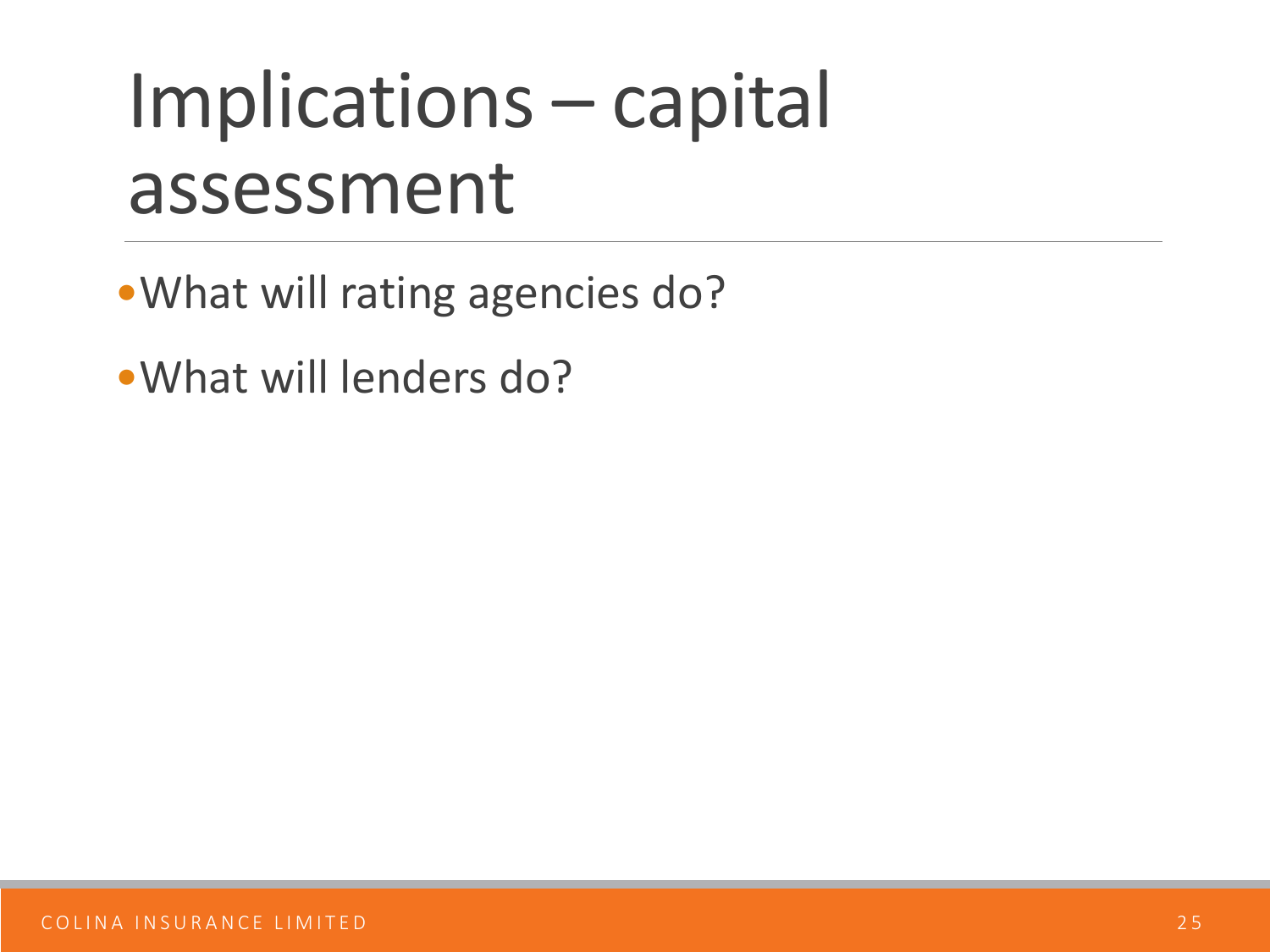## Implications - bonuses

- •How would employee bonus structures be affected?
	- •Today's profit will be due to yesterday's sales
	- •Will metrics other than profit be used to make bonus more responsive to business performance?
	- There are arguments in favour of tying executive pay to long-term results in order to reduce excessive risk taking